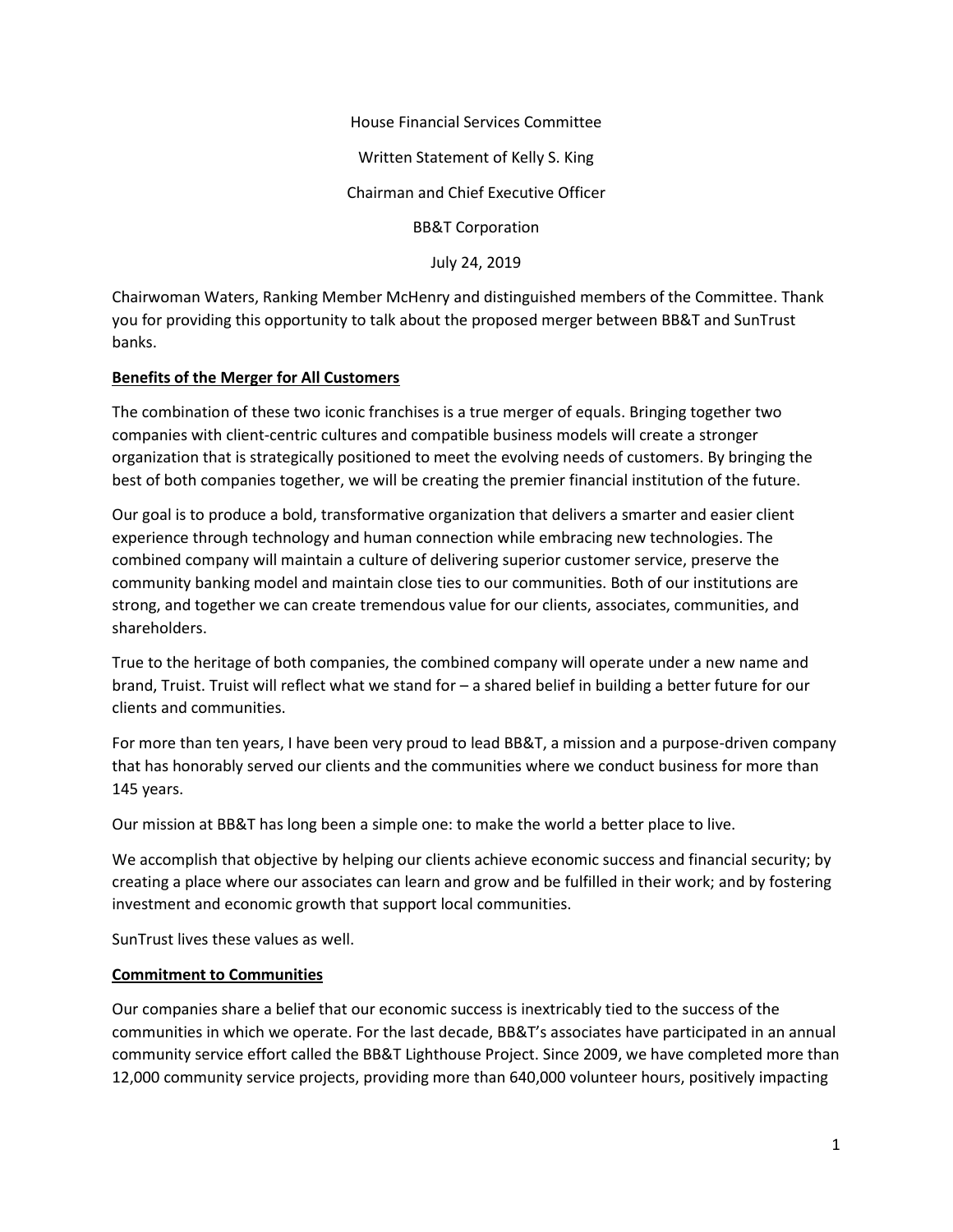the lives of more than 18 million people. This is the type of spirit for bringing about positive change in our community that will guide and inform our new company.

Accordingly, BB&T and SunTrust recently announced a new Community Benefits Plan that would provide \$60 billion in loans and investments to low- and moderate-income borrowers and communities over three-years from 2020 to 2022.

The \$60 billion commitment includes \$31 billion for home mortgage loans to LMI borrowers, \$7.8 billion for lending to small businesses, \$17.2 billion in Community Development Lending to support affordable housing development, and \$3.6 billion in CRA Qualified Investments and Philanthropy. Additionally, the combined company plans to further the legacy institutions' commitments to underserved neighborhoods by seeking to open at least 15 new branches in LMI and majority-minority communities across its future footprint.

The support provided through the Truist Community Benefits Plan will benefit communities across the combined institution's footprint in Alabama, Arkansas, D.C., Florida, Georgia, Indiana, Kentucky, Maryland, Mississippi, New Jersey, North Carolina, Ohio, Pennsylvania, South Carolina, Tennessee, Texas, Virginia and West Virginia.

The Community Benefits Plan is a direct result of input received during listening sessions that BB&T and SunTrust hosted in metro and rural communities around the combined institution's forecasted geographies, as well as from comments shared during public meetings regarding the proposed merger. The Community Benefits Plan exemplifies what Truist will stand for and how it will support local communities in the years to come.

BB&T consistently receives an "Outstanding" rating from the FDIC during its annual evaluation of the bank's Community Reinvestment Act (CRA) performance. Additionally, the combined company will strive to maintain that rating while increasing the level of CRA lending, investment and service activities throughout the combined company's footprint, relative to the activity levels of BB&T and SunTrust Bank.

### **Investments in Technology and Innovation**

In our fast-changing world, we all expect things to work simply and quickly. Our clients' definition of quality service has changed, and there is a tremendous opportunity to combine BB&T and SunTrust's distinctive approaches to technology to build an organization that can combine touch and technology to create a high level of trust. I have called this approach T3. This level of personalized service will allow us to form even closer relationships with our clients and increase our ability to respond to their needs quickly and efficiently.

The merger will provide us with additional scale to make the investments in technology that will allow us to provide the digital services our clients expect.

We have pledged to invest an incremental \$100 million annually into innovation and technology to create a digital client experience that is second-to-none. A new Innovation and Technology Center in Charlotte will focus on creating an industry-leading digital experience to better serve the technological needs of clients. This commitment will enable the combined company to better compete with the largest banks, creating a more competitive and systemically stabilizing landscape.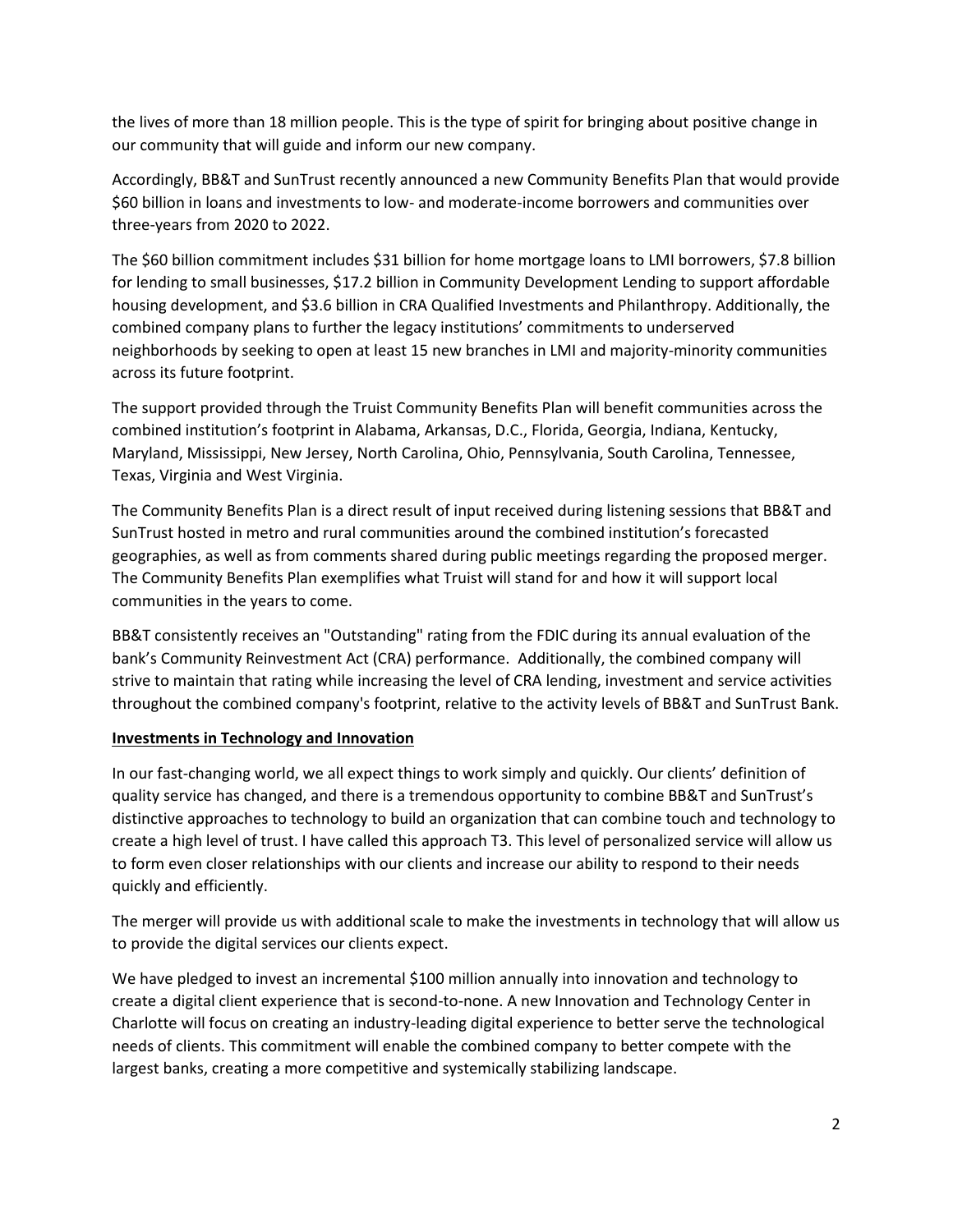These investments will also ensure that we retain our best-in-class cybersecurity and risk management systems, enabling us to continue to offer a safe and secure digital platform for our clients. Along with these expanded digital offerings, our clients will also have access to even more branches and 24/7 service through an expanded network of ATMs.

## **Diversity and Inclusion**

We understand that there remains a great deal of work to be done when it comes to the inequities that still exist in our communities and across our country. Our combined company will maintain our commitment to serving all communities fairly and equally when providing loans, investments, and other services. Everyone in this country deserves to be treated with dignity and respect.

Year after year, BB&T has been highly rated by the Human Rights Campaign on the Corporate Equality Index. In 2017 and 2018, BB&T was recognized as one of the "Best Places to Work for LGBT Equality." BB&T's diverse supplier spending was \$173 million in 2018, a 40% increase from the previous year. We operate more than 600 Multicultural Banking Centers throughout our Community Banking footprint, all with teams that reflect the diversity of their neighborhoods.

Our commitment to diversity and inclusion begins at the top of each of our organizations, and is reflected in our boards of directors and executive teams. BB&T's executive management team includes among its thirteen members two women and one person of color, including the Chief Information Officer, the Treasurer, and the Chief Digital and Client Experience Officer. BB&T's Chief Diversity Officer is an African-American woman who serves as Vice Chair of BB&T's Executive Diversity & Inclusion Council, which includes all thirteen members of BB&T's executive management team. BB&T's Chief Diversity Officer drives all corporate strategy and programs supporting diversity and inclusion. BB&T's fifteen-member Board of Directors includes five women (33%) and four (27%) members with diverse backgrounds.

Operating a diverse and inclusive organization is not just the right thing to do; it is a business imperative that creates more productive associates, allows us a clearer understanding of the diverse client base we serve, and ultimately yields better business results. Truist will build upon that legacy by continuing to foster a diverse and inclusive culture and workforce that creates opportunities for the organizations we support.

In furtherance of that commitment to equality, we are joining Congresswoman Alma Adams, Representative of the 12th District of North Carolina and a distinguished member of this committee, in announcing a partnership that will benefit historically black colleges and universities across the country.

The Partnership Challenge is a public commitment to establish strategic partnerships with HBCUs and an acknowledgement that HBCUs are an important part of our diversity and inclusion strategy. BB&T and SunTrust have great existing relationships with a number of HBCUs in our footprint, but the Partnership will provide an additional pathway to enhancing our relationships with key stakeholders and a forum to share best practices with other employers. In addition, we intend to host HBCU Chancellors and Presidents from across our geographic footprint at our state-of-the-art Leadership Institute in Greensboro. We are excited to host this "Leadership Forum," where these university chief executives, at zero cost to them, will be exposed to a multi-day curriculum designed to enhance effectiveness in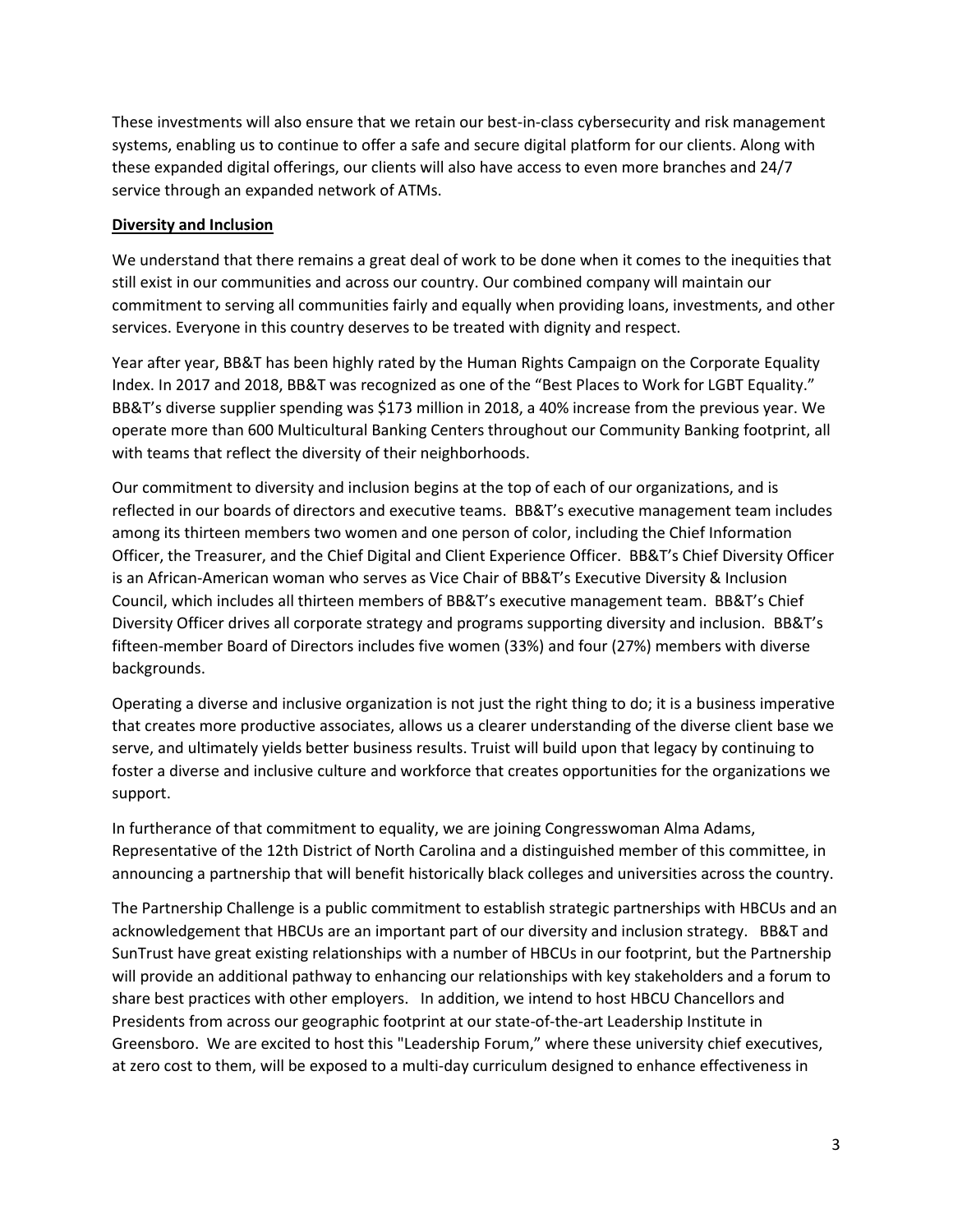leading complex organizations. Dates and program details have not been finalized, but we are targeting no later than 3<sup>rd</sup> quarter of 2020.

# **Products and Services**

BB&T and SunTrust currently do not have definitive plans to change any of the products and services they currently offer at the combined company following the consummation of the merger. Following the merger, the combined company will continue to serve "Main Street America" through our lending to local businesses, families, and students. Joining our two companies will enhance our scale and financial strength, and that means more mortgages for families and loans to small businesses – the economic drivers of neighborhoods and job creation.

An integration planning project currently underway involves mapping each companies' products and services to the other's to identify similarities and differences in the terms of their respective products and services. The respective companies, however, will not have access to certain information, such as nonpublic pricing, until after consummation of the merger.

# **Jobs and Integration Plans**

BB&T and SunTrust Bank are not in a position to make definitive decisions today regarding the future of existing branches after the two companies are combined; however, both banks have a demonstrated record of thoughtful analysis, including consideration of factors such as the convenience and needs of communities, in weighing potential branch consolidations and closures. Moreover, once combined, BB&T and SunTrust will seek to open at least 15 new branches in LMI and/or majority-minority communities to help ensure broad access to financial services across its future footprint.

Before any decision is made to consolidate or close branches, the combined entity will conduct a thorough analysis of a variety of factors and data points. The impact of any branch closing on a community and its local clients will be studied carefully to ensure minimal disruption. A branch closing decision will involve input from key stakeholders and compliance officials and also appropriate risk management oversight. The comprehensive review process includes an assessment of the potential impact from a fair banking perspective, examines for redlining concerns, considers CRA performance risk as it relates to services or distribution, monitors continued access to financial services for potentially impacted communities, and evaluates the business justification such as branch performance, branch redundancy, branch capacity, facility conditions and other key factors.

In our CRA and fair banking review process, BB&T currently performs in-depth analyses of all potential branch consolidation and closure actions that could potentially impact LMI, minority and/or rural communities, and utilizes data analytics and mapping technology to create a full picture of the potential community impact. This process is expected to continue in the combined entity.

The integration planning for the merger has begun, but is in early stages, including with respect to identifying anticipated effects on the workforce of SunTrust and BB&T. Both companies are committed to ensuring that the combined company will have appropriate leadership and staffing to continue providing a high level of service to all clients, operating in a safe and sound manner and maintaining the effectiveness of their business activities and operations.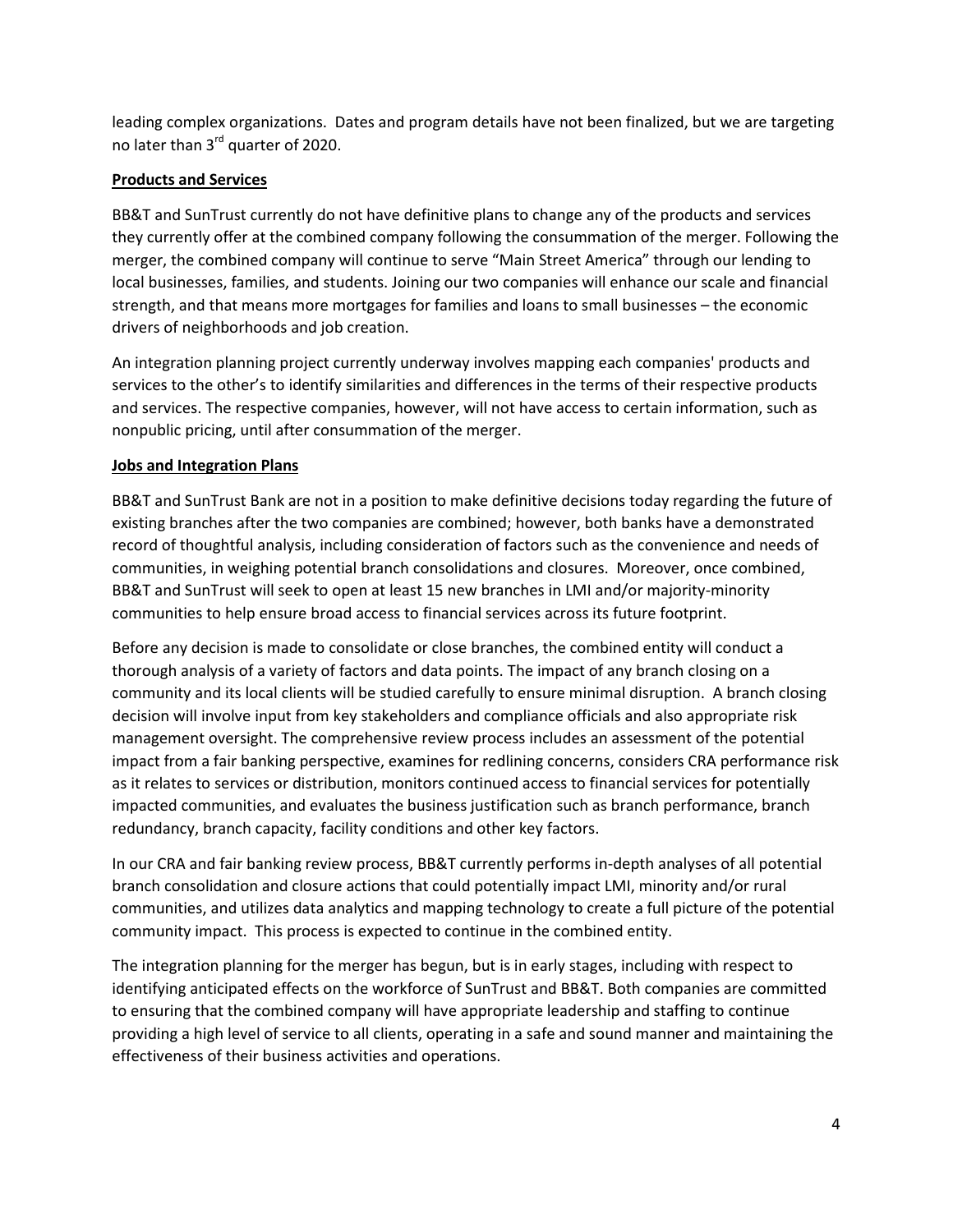### **Compensation and Accountability Practices**

We value each of our employees and provide compensation at the top of the market. Our employees are our greatest asset, and we want to attract and retain the best talent available. The median pay for BB&T employees was \$68,778 in 2019, and our lowest paid employee makes twice the federal minimum wage.

As the integration planning progresses, workforce-related aspects will become more certain. BB&T and SunTrust have each implemented a retention program with financial incentives to maintain appropriate management and staffing levels throughout the integration process. These retention programs are intended to retain critical staff at BB&T and SunTrust and to ensure an effective integration process and the success of the combined company.

Additionally, the benefits provided to employees that continue to work for the combined company will meet or exceed many industry standards. Currently, an integral part of BB&T's benefits package is a pension plan for its employees. Upon completion of the merger, most SunTrust employees who join BB&T will also be offered BB&T's pension plan, with years of service with SunTrust counting toward such plan's eligibility and vesting. The combination of the pension plan, the existing industry leading 401 (k) matches that each company offers, as well as the financial wellness programs and company-subsidized health care plans for employees, demonstrate the two companies' deep and ongoing commitment to the financial achievement of the employees of the combined company.

BB&T and SunTrust have committed to all performing customer-facing employees that they will have a position in the combined organization to ensure a highly effective client, employee and community transition. Moreover, any initial reductions in employment levels will be minimized whenever possible through attrition, retraining of employees and opportunities to seek other internal positions within the combined company. Additionally, any displaced employees will receive priority consideration for internal job opportunities and will be actively encouraged to apply for positions for which they are interested and qualified.

Employees who are displaced will receive a market-based severance package and will be offered outplacement services to assist in external job searches. BB&T and SunTrust also expect that the combined company will continue to grow, resulting in any initial employment losses being mitigated by other areas of new job opportunities. In addition, some employees may be asked to relocate, including to new or other operations centers. Any employees who are asked to relocate in-state or out-of-state will be offered competitive market relocation packages and services to mitigate any hardships.

Additionally, the combined company management is currently evaluating the possibility of re-shoring employees as part of the merger, effectively bringing back jobs to the US.

Our Board believes that the current structure of BB&T's incentive compensation recoupment practices is appropriate, effective, provides a balanced approach to risk management, and properly aligns the interests of our Executive Management and shareholders.

Our current Incentive Plan and award agreements contain language regarding clawbacks and make all awards under the Incentive Plan subject to recoupment, forfeiture, or reduction to the extent determined by the Compensation Committee as necessary to comply with applicable law and policies adopted by BB&T.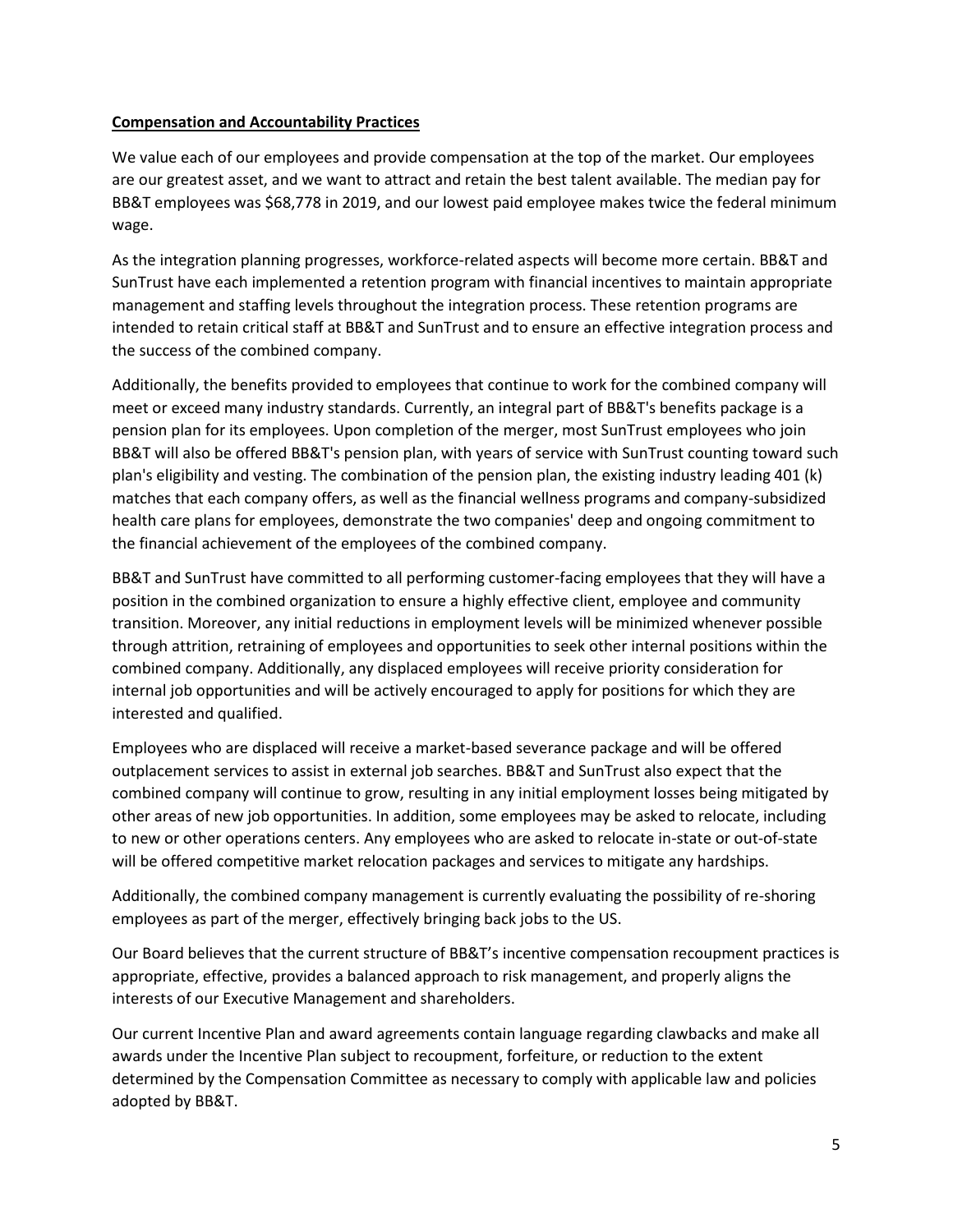When determining incentive compensation, and consistent with regulatory guidance, the Compensation Committee evaluates our current risk environment and internal control positions relevant to incentive compensation and reviews an executive risk scorecard along with other reports provided by our Chief Risk Officer and our Chief Compliance Officer. The Compensation Committee also receives reports from our General Auditor, the head of BB&T's internal audit function, regarding the effectiveness of our overall system of internal controls.

To discourage imprudent risk-taking, we make all executive awards (cash and equity) subject to recoupment and also may utilize our executive risk scorecard to reduce incentive compensation for adverse risk outcomes.

My compensation is determined by the board and is directly related to the performance and long-term success of the Bank, which depends on the success of the communities we serve. While my total compensation of \$8.6m last year is consistent with what other CEOs are paid, I recognize that I am blessed to be generously compensated for leading BB&T.

# **Safety and Soundness**

We have a fundamental commitment to the safe and sound operation of the combined company. Individually, both BB&T and SunTrust have significant experience with the traditional banking business model. We use strong risk management practices and robust underwriting analytics, are deeply liquid and well capitalized, and have consistently demonstrated very strong results in our respective annual stress tests. While the merger will increase the total asset size of the legacy entities, such assets of the combined company will continue to be comprised of lower risk small- and middle market business loans, farm loans, student loans and mortgage loans. Indeed, in annual systemic risk testing BB&T and SunTrust have received scores in the teens (15 and 16, respectively) while other institutions received scores well over *four hundred*, making them more than twenty times riskier than our institutions.

We will draw from our experience and employ the best practices of both firms to ensure that the combined company continues to operate using strong risk management standards. Finally, notwithstanding recent regulatory changes for banking institutions of certain asset sizes, many changes previously applicable to BB&T and SunTrust as separate entities that would have eased some regulatory burden and the cost of compliance will not be applicable to the combined company upon completion of the merger. In fact, the sum total of regulations applicable to the combined company will increase significantly. We are positioned to address these new requirements and intend to faithfully adhere to them.

### **Investing in the Future**

There are necessarily many details that need to be addressed as this merger moves forward. For us, these considerations come back to our foundational mission of serving our clients and communities. Because we believe it is the single most important factor behind our long-term success, it is also the cornerstone of this merger.

What gets us out of bed in the morning is thinking about ways to serve our clients and make a real difference in their lives, families, and businesses. Our companies have a rich heritage of supporting local events, community groups, and nonprofit organizations by rolling up our sleeves. That will not change.